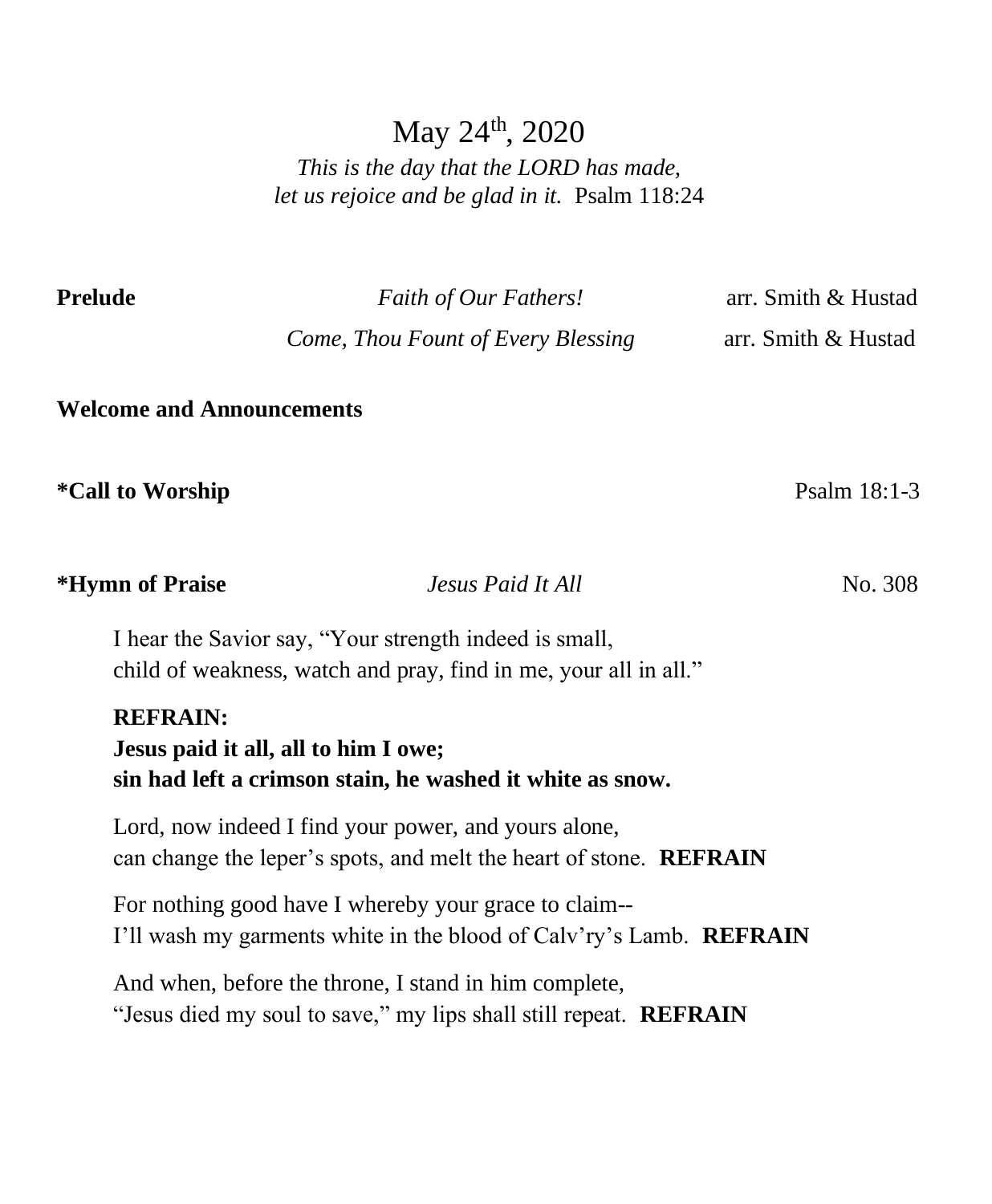#### **\*Prayer of Invocation**

#### **Prayer of Confession**

Heavenly Father, do what you must do to work true repentance in our hearts for our sins. We confess that we take our own sin far too lightly, that we are far too casual in our attitudes and thoughts about the sins that we commit daily. You are a God who is all holy, and who cannot have sin in Your sight. We throw ourselves upon Your great mercy and ask that You not cast us out of Your sight, even though we deserve this. We thank You that in Your love and mercy that You let our sin fall upon Your only son, Jesus, and it was Him that was cast away, and not us. Father, forgive us of our sins, not because of what we have done or not done; forgive us because of what Jesus has done and not done. He fulfilled Your law perfectly on our behalf, all the while without sinning. We thank You for this gift of salvation and ask that You continue to help us sin less and less. For it's in Jesus' name that we pray, Amen.

#### **Assurance of Pardoning Grace** Psalm 18:4-6

 $4$  The cords of death encompassed me; the torrents of destruction assailed me;  $5$  the cords of Sheol entangled me; the snares of death confronted me. <sup>6</sup> In my distress I called upon the LORD; to my God I cried for help. From his temple he heard my voice, and my cry to him reached his ears.

**\*Hymn of Thanksgiving** *I Need Thee Every Hour* No. 674

I need thee ev'ry hour, most gracious Lord; no tender voice like thine can peace afford.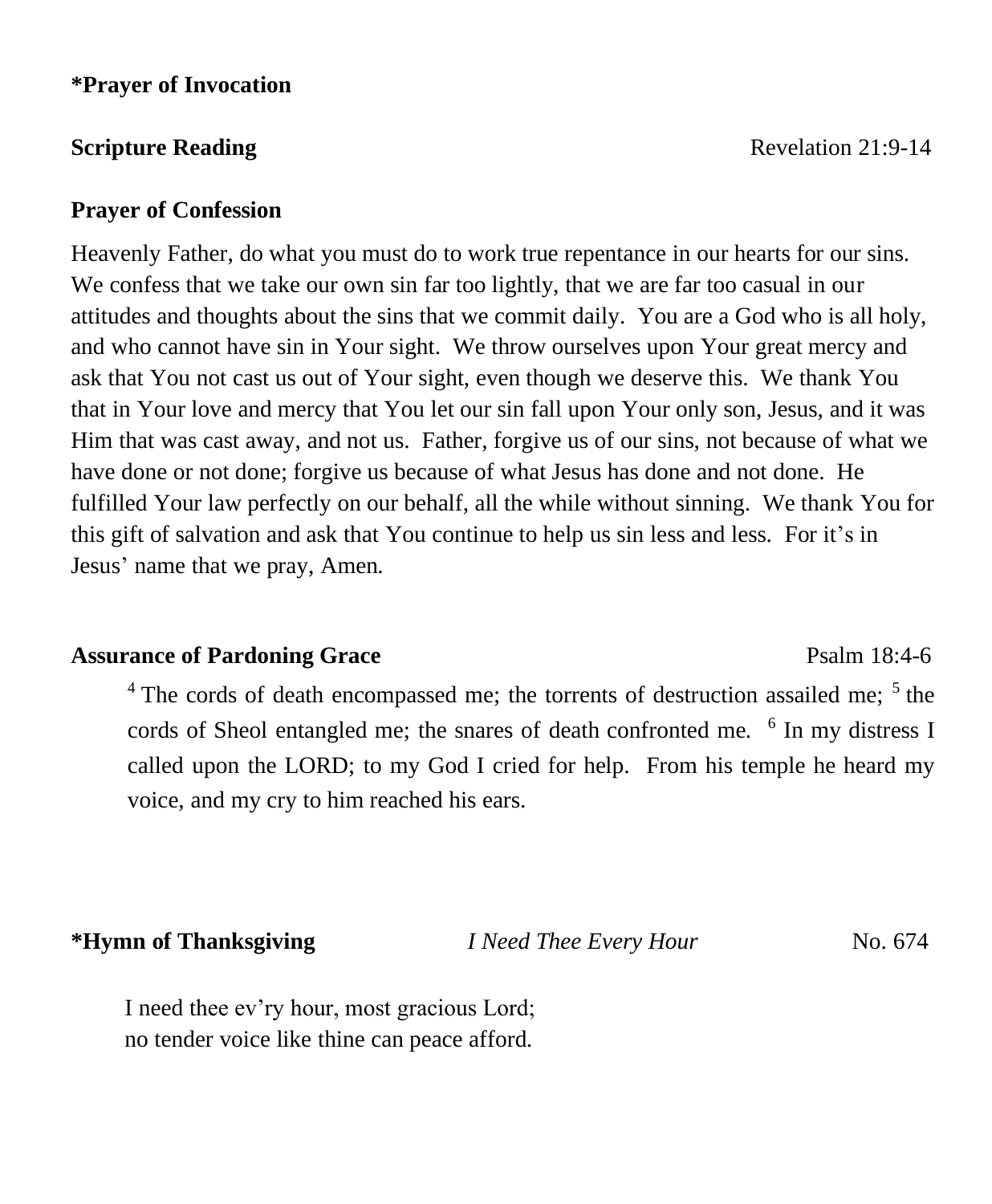## **REFRAIN: I need thee, O I need thee, ev'ry hour I need thee; O bless me now, my Savior, I come to thee.**

I need thee ev'ry hour; stay thou nearby; temptations lose their pow'r when thou art nigh. **REFRAIN**

I need thee ev'ry hour, in joy or pain; come quickly, and abide, or life is vain. **REFRAIN**

I need thee ev'ry hour; teach me thy will, and thy rich promises in me fulfil. **REFRAIN**

I need thee ev'ry hour, Most Holy One; O make me thine indeed, thou blessed Son. **REFRAIN**

### **Westminster Shorter Catechism 38-40**

- Q. 38 What benefits do believers receive from Christ at the resurrection?
- **A. At the resurrection, believers, being raised up in glory, shall be openly acknowledged and acquitted in the Day of Judgment, and made perfectly blessed in the full enjoying of God to all eternity.**
- Q. 39 What is the duty which God requireth of man?

### **A. The duty which God requireth of man, is obedience to his revealed will.**

- Q. 40 What did God at first reveal to man for the rule of his obedience?
- **A. The rule which God at first revealed to man for his obedience, was the moral law.**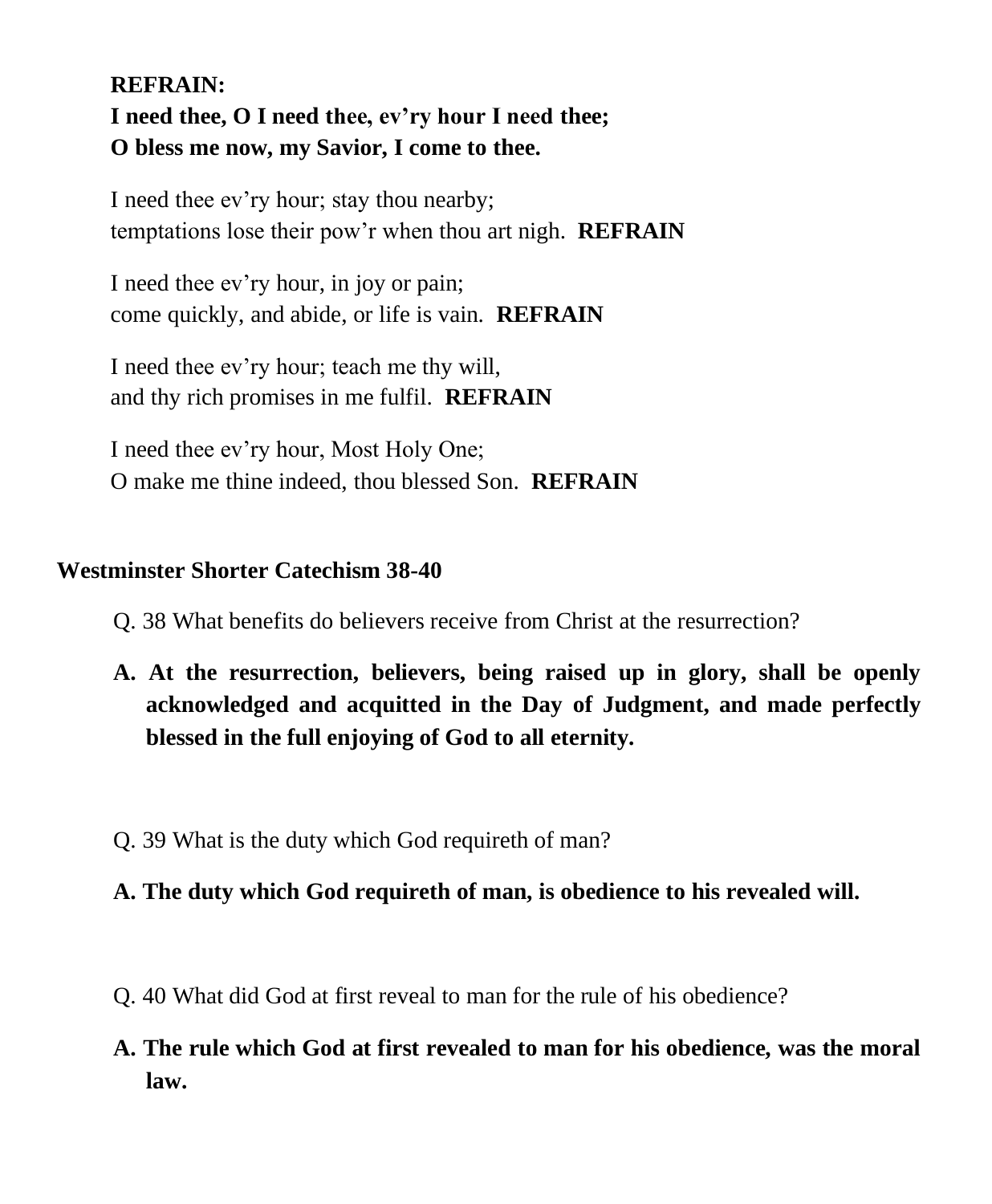#### **\*Hymn of Preparation** *The Sands of Time Are Sinking* No. 546

Tune: Rutherford (*How Blest Is He Whose Trespass*)

The sands of time are sinking, the dawn of heaven breaks, the summer morn I've sighed for, the fair sweet morn awakes; dark, dark hath been the midnight, but dayspring is at hand, and glory, glory dwelleth in Emmanuel's land.

The King there in his beauty without a veil is seen; it were a well-spent journey though sev'n deaths lay between: the Lamb with his fair army doth on Mount Zion stand, and glory, glory dwelleth in Emmanuel's land.

O Christ, he is the fountain, the deep sweet well of love! The streams on earth I've tasted more deep I'll drink above: there to an ocean fullness his mercy doth expand, and glory, glory dwelleth in Emmanuel's land.

The bride eyes not her garment, but her dear bridegroom's face; I will not gaze at glory, but on my King of grace; not at the crown He gifteth, but on his pierced hand: the Lamb is all the glory of Emmanuel's land.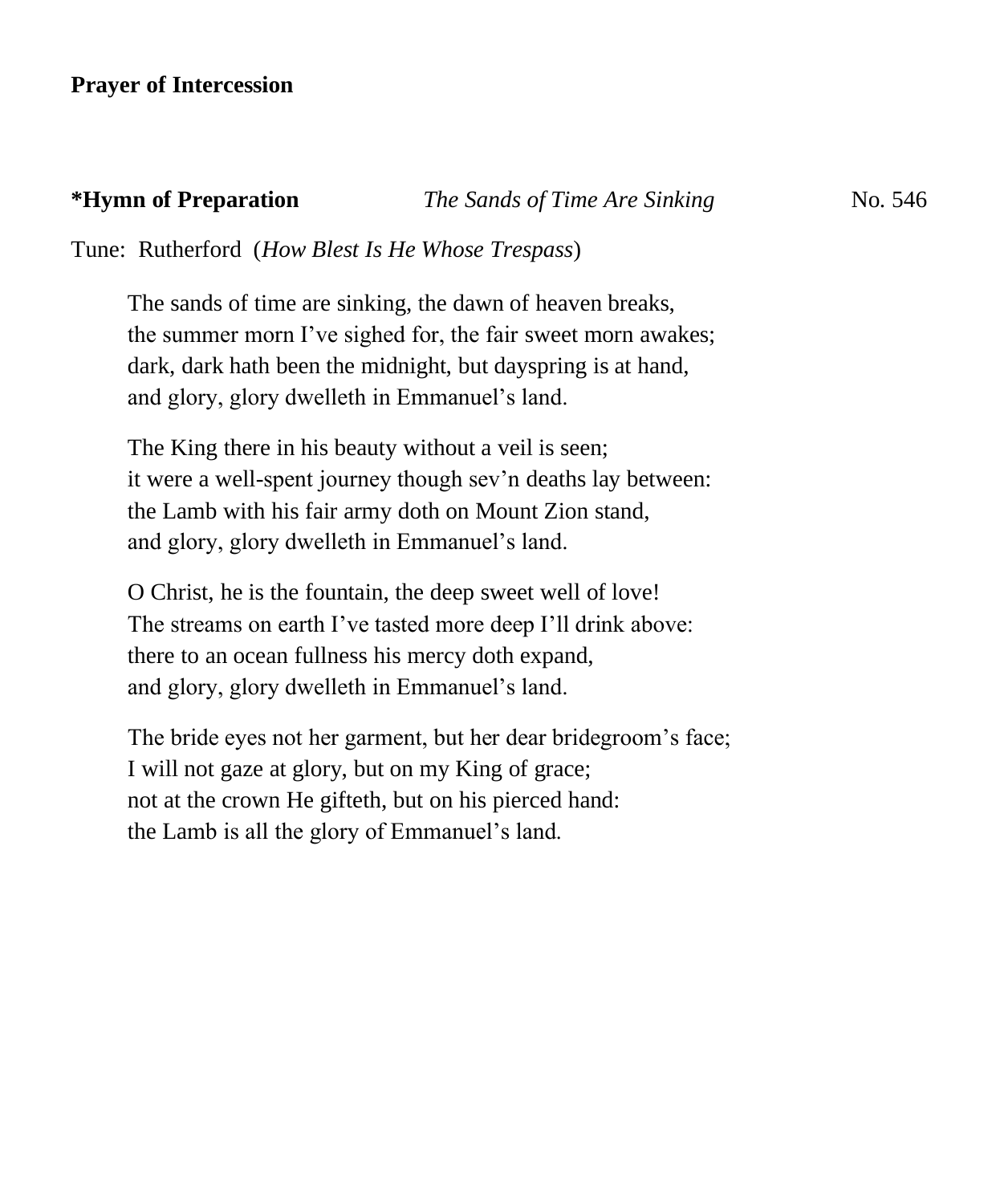Sermon Outline

1. The Role of Prayer

2. The Role of Apostles

3. What It All Means

Questions for Further Consideration:

1. Consider Luke 6:12. How important is intense prayer before we make major decisions? What are your greatest obstacles to intense prayer? How can you overcome some of these obstacles?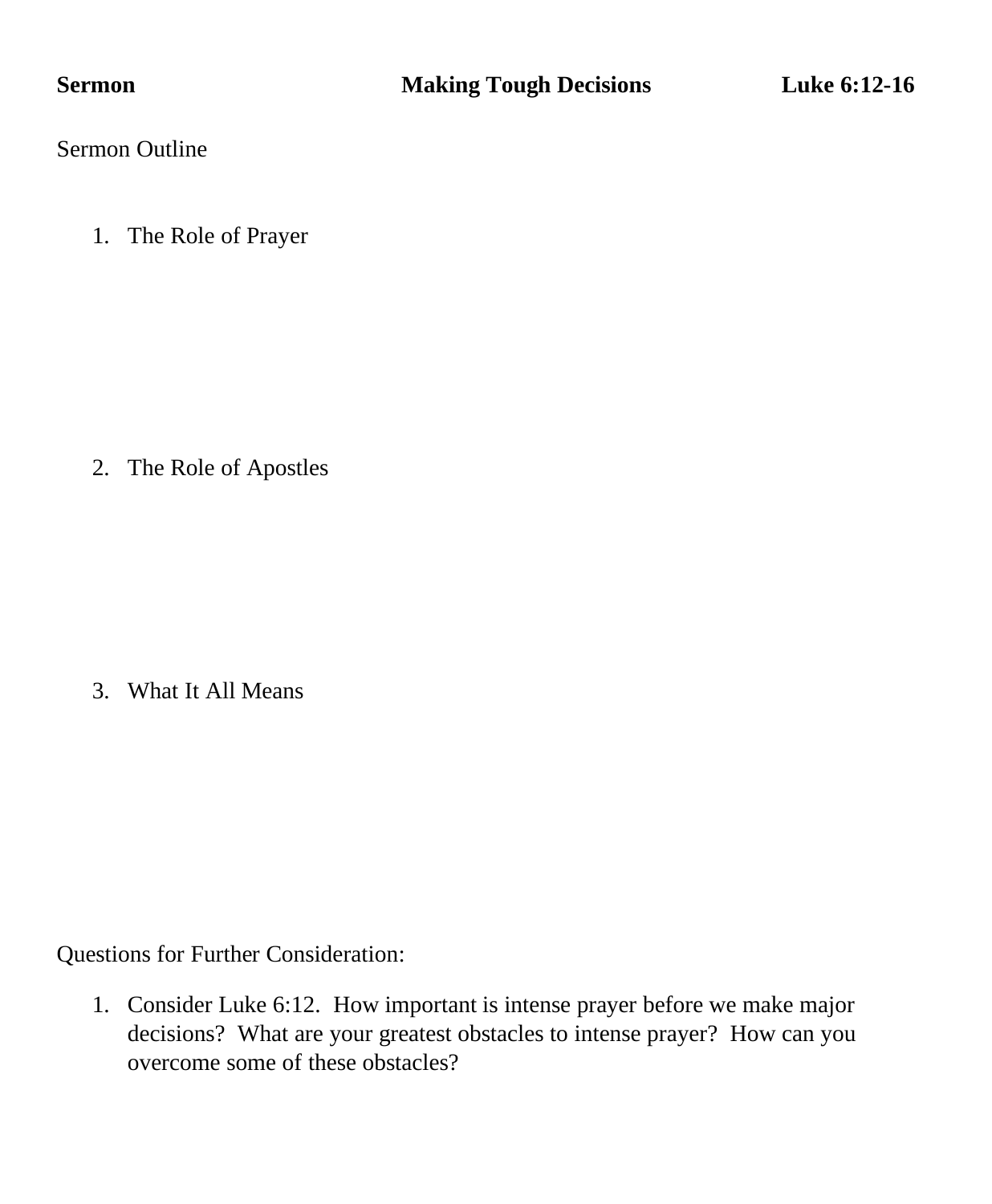- 2. Look up Matthew 10:2-4 and Mark 3:13-19 and compare them to Luke 6:13-16. Note that the lists of disciples always begin with Peter and end with Judas Iscariot. Why is this so? Do you notice any other similarities or differences in these lists? What are they?
- 3. When Judas Iscariot hanged himself, why was it necessary to appoint another disciple to make up the twelve? (See Acts 1:15-26)
- 4. The term 'Christian' was a nickname given to disciples in the early years of the church (Acts 11:26). Would it be more helpful and accurate for us to speak of believers today as 'disciples'? Why or why not?

#### **\*Hymn of Response** *Amazing Grace!* No. 460

Amazing grace! How sweet the sound, that saved a wretch like me! I once was lost, but now am found, was blind, but now I see.

'Twas grace that taught my heart to fear and grace my fears relieved; how precious did that grace appear the hour I first believed!

Thro' many dangers, toils, and snares, I have already come; 'tis grace has brought me safe thus far, and grace will lead me home.

The Lord has promised good to me, his Word my hope secures; He will my shield and portion be, as long as life endures.

And when this flesh and heart shall fail, and mortal life shall cease, I shall possess within the veil a life of joy and peace.

When we've been there ten thousand years, bright shining as the sun, we've no less days to sing God's praise than when we've first begun.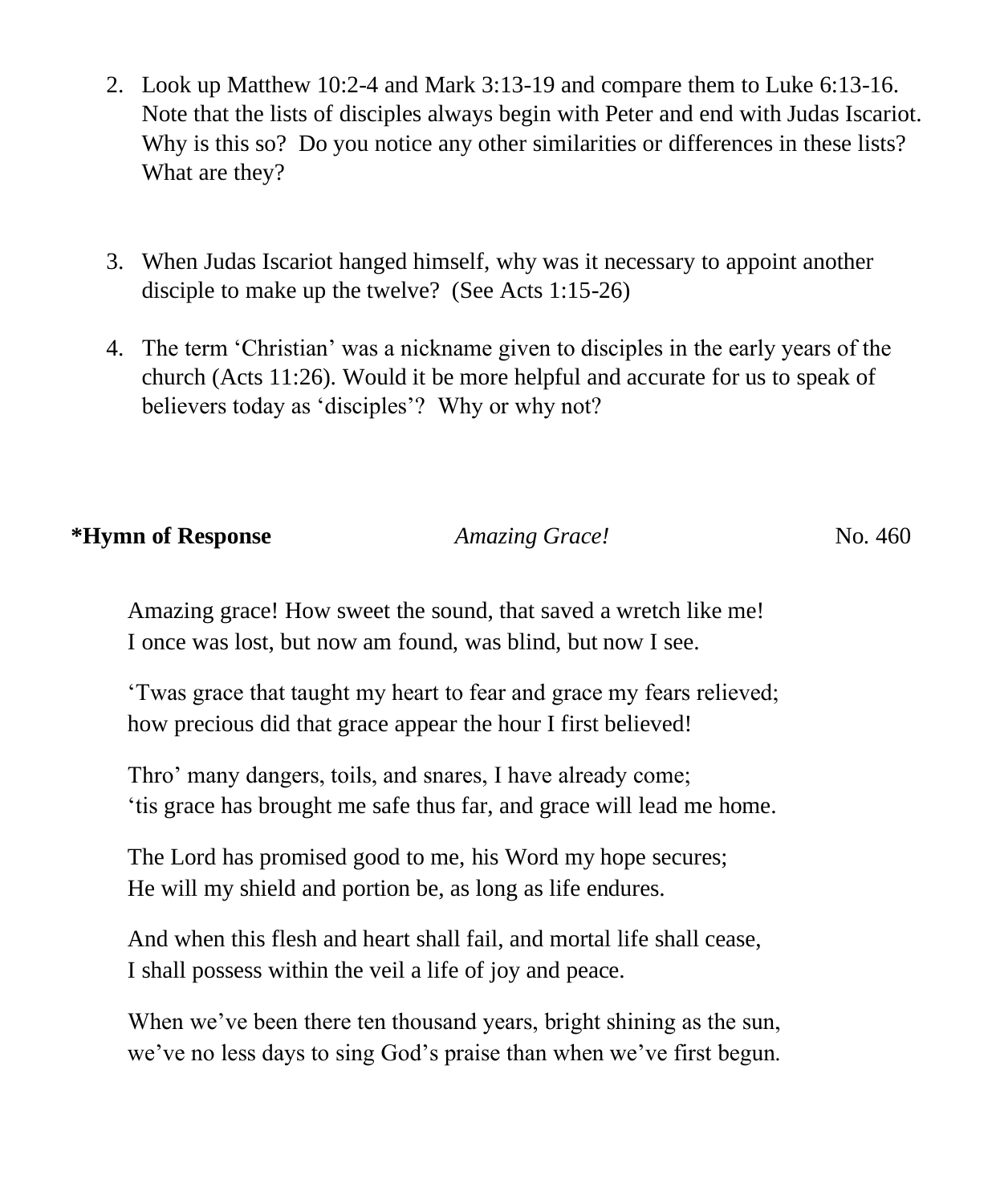### **\*Benediction**

# **\*Gloria Patri** No. 735

Glory be to the Father, and to the Son, and to the Holy Ghost; as it was in the beginning, is now, and ever shall be, world without end. Amen, amen.

**\*Postlude** *To God Be the Glory* arr. Smith & Hustad

**\* Congregation:** Please stand as able.

**\* \* \* \* \* \* \* \***

**Organ** Sandy Schoon **Piano** Sandy DeGroot

**Intercessory Prayer** Nelson Schoon, Elder

# **Weekly Calendar**

| <b>DATE</b>     | TIME              | <b>EVENT</b><br><b>Worship Service</b><br>Ladies' Bible Study (via Zoom) |  |
|-----------------|-------------------|--------------------------------------------------------------------------|--|
| <b>SUN 5/24</b> | 10:00 AM          |                                                                          |  |
| <b>WED 5/27</b> | $9:30 \text{ AM}$ |                                                                          |  |
| <b>SUN 5/31</b> | 10:00 AM          | <b>Worship Service</b>                                                   |  |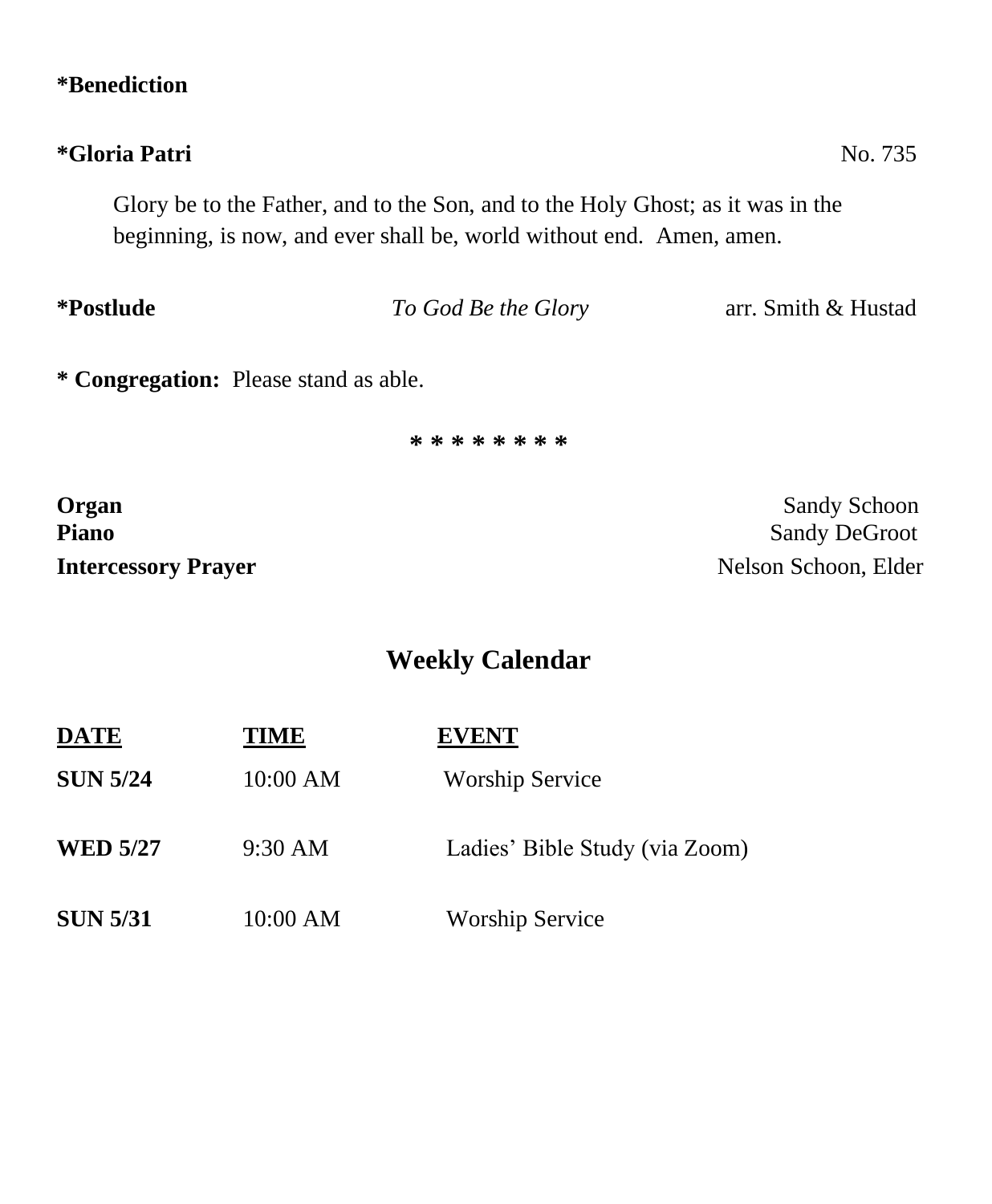# **Serving the Lord**

|                   | 5/24      | 5/31                | 6/7        |
|-------------------|-----------|---------------------|------------|
| <b>AM Nursery</b> | N/A       | N/A                 | N/A        |
| Greeters          | N/A       | N/A                 | N/A        |
| <b>Treats</b>     | N/A       | N/A                 | N/A        |
| Serve/Cleanup     | N/A       | N/A                 | N/A        |
| Audio             | B. Schoon | <b>B.</b> Armstrong | J. Martin  |
| Elder of the Week | Schoon    | <b>Stoltzfus</b>    | Gretzinger |